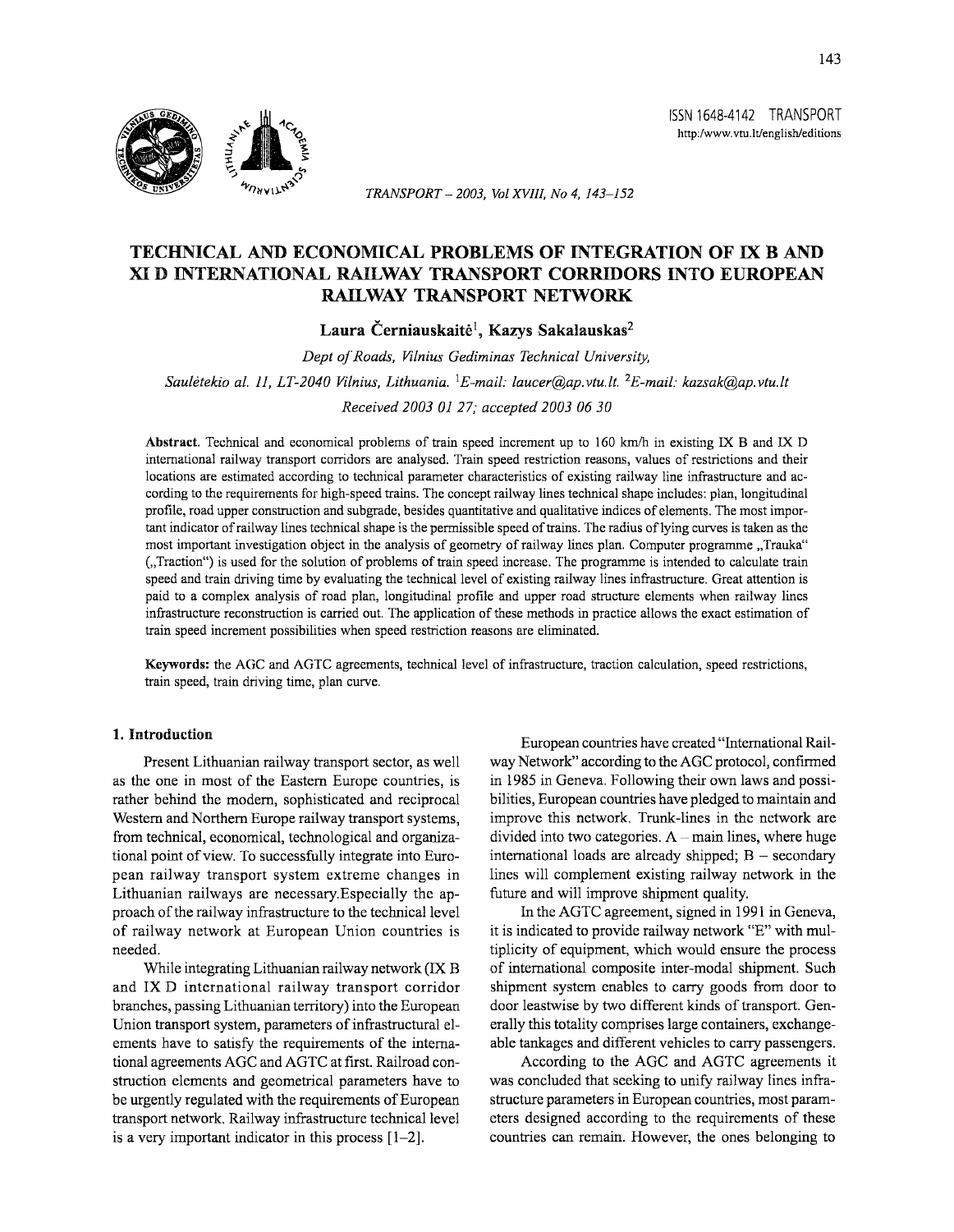the plan and longitudinal profile of the railway lines have to be adjusted. The most important infrastructural parameters according to the AGC and AGTC agreements are presented in Table 1 [3-6].

These requirements are applied for the modernization of lines, which are incorporated into Transport Infrastructure Needs Assessment (TINA) program. This incorporation was initiated by the European Union Committee in 1995. Infrastructure modernization projects -TINA are presented in Fig 1.

The purpose of TINA is to estimate the needs of Middle and East Europe countries-candidates to the European Union and to identify projects of common interests [1].

These projects should initiate the development of multi-modal transport network between the European Union countries and countries-candidates to the European Union. Financing has to be scheduled as well.

TINA network includes underlying of I and IX international railway transport corridors that pass Lithuanian territory. According to TINA, during the modernization of the main railway lines it is necessary to follow the European Union directive 96/48/EB, defining transeuropean high-speed railways system interaction.

According to this directive the whole railway infrastructure and rolling-stock characteristics compatibility have to be insured in the whole transeuropean transport network (TEN-Tr).

Modernization of the infrastructure according to TINA projects is shown in Fig 1.

The AGC agreement recommends laying of only heat-treated rails R 65 or rails type UIC 60 welded in the factories into links of 800 meters length.

Tilt of the rail in the riser is 1:20, when it is fixed with spring-loaded strainers.

Sleepers should be made of reinforced concrete and allocated in the straight line every 0,6 m and on the curves every 0,55 m.

Breakstone bed thickness is 35-40 em, if the prism is double-layered, the thickness of the sand layer, which is below, is 25 cm and the thickness of the breakstone layer, which is above, is 20-30 em.

Prism arm is 40 cm and side inclination is  $1:1,5$ . Width of the subgrade in the double-road railways should be 11,7 m (uppermost) and side inclination 1:1,5.

Density of the main 55 em platform upper layer has to be not less than  $1.65-2.0$  g/cm<sup>3</sup> and permissible tension in the surface has to be  $0.08-0.12$  MPa.

Norms of permissible deviations of geometrical road parameters are noticeably toughened. Rail surface roughness should not be more than  $0.5-0.7$  mm. Width of the tread has to differ from the standards not more than  $+5$ and  $-3$  mm  $[5]$ .

At the moment there are 220 kilometers of railroads in IX (B, D) transport corridor, which are renovated according to the requirements of the EU standards [1].

## **2. Research** of IX B **and** IX D **International Trans**port **Corridors Infrastructure**

The concept of railway lines technical shape includes: plan, longitudinal profile, road upper construction and subgrade, besides quantitative and qualitative indices of elements.

**Table** 1. According to the AGC and AGTC agreements the infrastructure of existing lines under modernization has to satisfy the following requirements

| Infrastructural parameters                 | Requirements          |                       |  |  |  |  |  |
|--------------------------------------------|-----------------------|-----------------------|--|--|--|--|--|
|                                            | <b>AGC</b>            | <b>AGTC</b>           |  |  |  |  |  |
| Number of roads                            | 1 or 2                | not indicated         |  |  |  |  |  |
| Clearance of rolling-stock                 | UIC B                 | UIC B                 |  |  |  |  |  |
| Minimal velocity, km/h                     | 160                   | 120                   |  |  |  |  |  |
| Distance between axes, m                   | 4                     | 4                     |  |  |  |  |  |
| Permissible load to one linear meter, t    | 8                     | not indicated         |  |  |  |  |  |
| Load to the axis:                          |                       |                       |  |  |  |  |  |
| Locomotives up to 200 km/h                 | $22,5$ t              | $22,5$ t              |  |  |  |  |  |
| Diesel and electric trains up to 300 km/h  | 17 <sub>t</sub>       | not indicated         |  |  |  |  |  |
| wagonloads:                                |                       |                       |  |  |  |  |  |
| up to 100 km/h                             | 20 t                  | 20 <sub>t</sub>       |  |  |  |  |  |
| up to 120 km/h                             | 20 <sub>t</sub>       | 22.5t                 |  |  |  |  |  |
| up to $140 \text{ km/h}$                   | 18 <sub>t</sub>       | not indicated         |  |  |  |  |  |
| Maximum inclination, ‰                     | inclination is formed | inclination is formed |  |  |  |  |  |
| Minimal platform length in big stations, m | 400                   | not indicated         |  |  |  |  |  |
| Minimal bypass length, m                   | 750                   | 500                   |  |  |  |  |  |
| Crossings                                  | not a single          | not indicated         |  |  |  |  |  |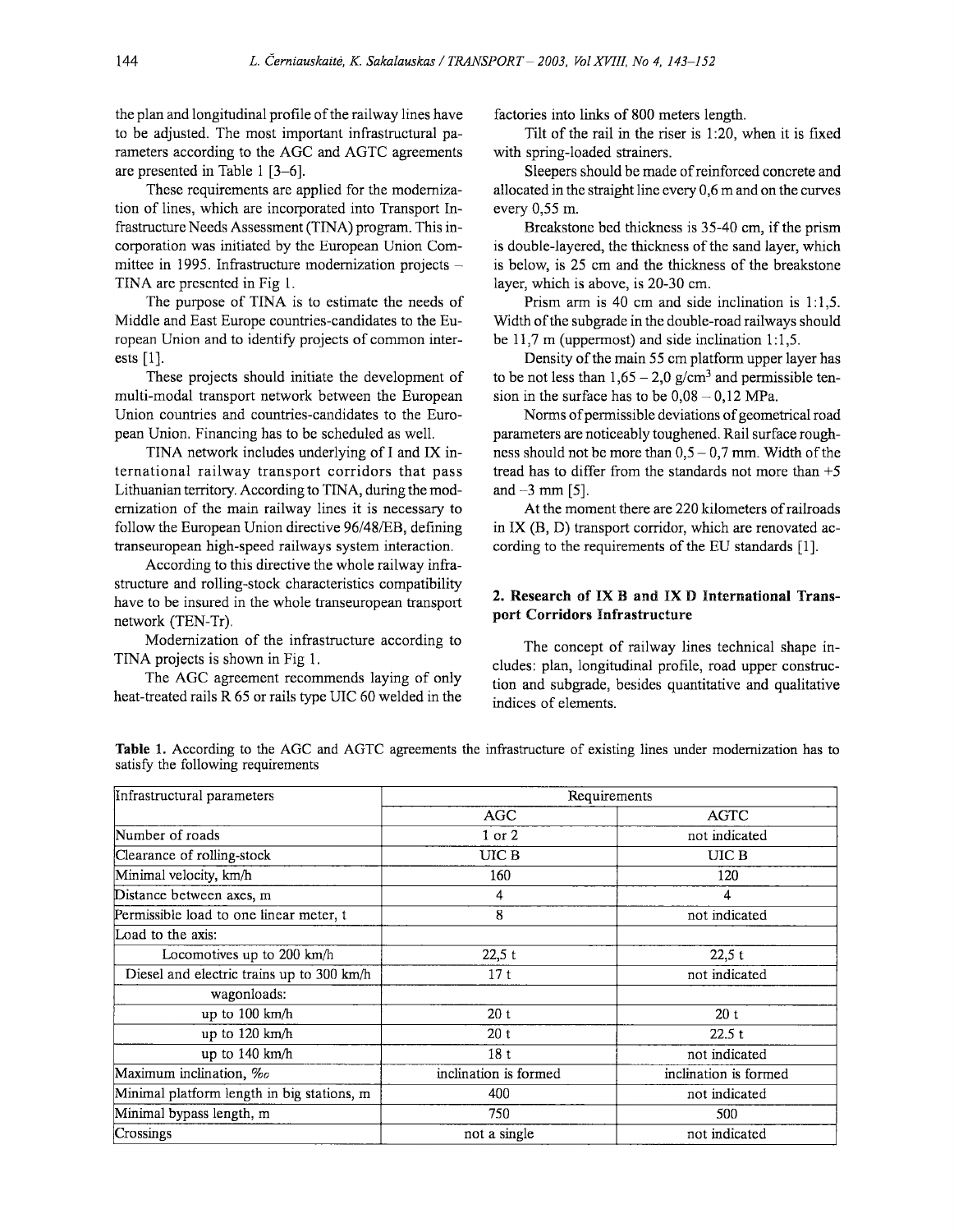

Fig 1. Infrastructure of modernization projects- TINA

The permissible speed of trains is the most important indicator of railway lines technical shape.

The main object of the research is IX international railway transport corridor. Two branches crossing Lithuanian territory, i. e. IX B corridor branch Vilnius-Klaipeda and the IX D corridor branch Kaisiadorys-Kybartai are analysed.

In the analysis the plan geometry of railway lines, the most meaningful elements (such as plan curves, external rail platform, conversion curves) for train speed are accentuated. Train speed is regulated by plan curves of small radius  $[6-7]$ , by length of conversion curves and by dimensioning the platform.

During the analysis the upper road structure is subdivided into elements: rails, sleepers, ballast, switches and subgrade. All the elements are analysed and evaluated separately and only afterwards they are joined into one structure, so that it was possible to evaluate the deviation from a design level.

The condition of railway lines according to rail type can be evaluated as a good one, because passenger trains can speed up to  $160 \text{ km/h}$  when rails are of UIC60 type or heavier. The situation is worse taking into consideration the calculated rail head wear. According to theoretical calculations it is estimated that train speed is influenced when railhead calculated wear is more than 9 mm [8]. Summarized research data results are presented in Fig 2.

The type of sleepers and their distribution do not make great influence on train speed. However, during research sleepers with defects were calculated apiece. After the research it was estimated that there were 1100 units of reinforced concrete sleepers with defect and 39 280 units of inadequate wooden sleepers. It is not a good indicator because in the zones of old wooden sleepers (when there are several inappropriate sleepers consecutively) the train speed is limited. Detailed research results describing rail types are presented in Fig 3.

Type of the switches must be R65 or UIC60, 1/11 or 1/18 crosspiece mark on the wooden or reinforced concrete switch sleepers with elastic spikes and crosspiece with mobile core [5].

Ballast is analysed according to its type and pollution. Pollution is measured by the amount of pollutants (in percent) in the total mass of ballast prism. It is estimated that ballast is breakstone, which is not a holdback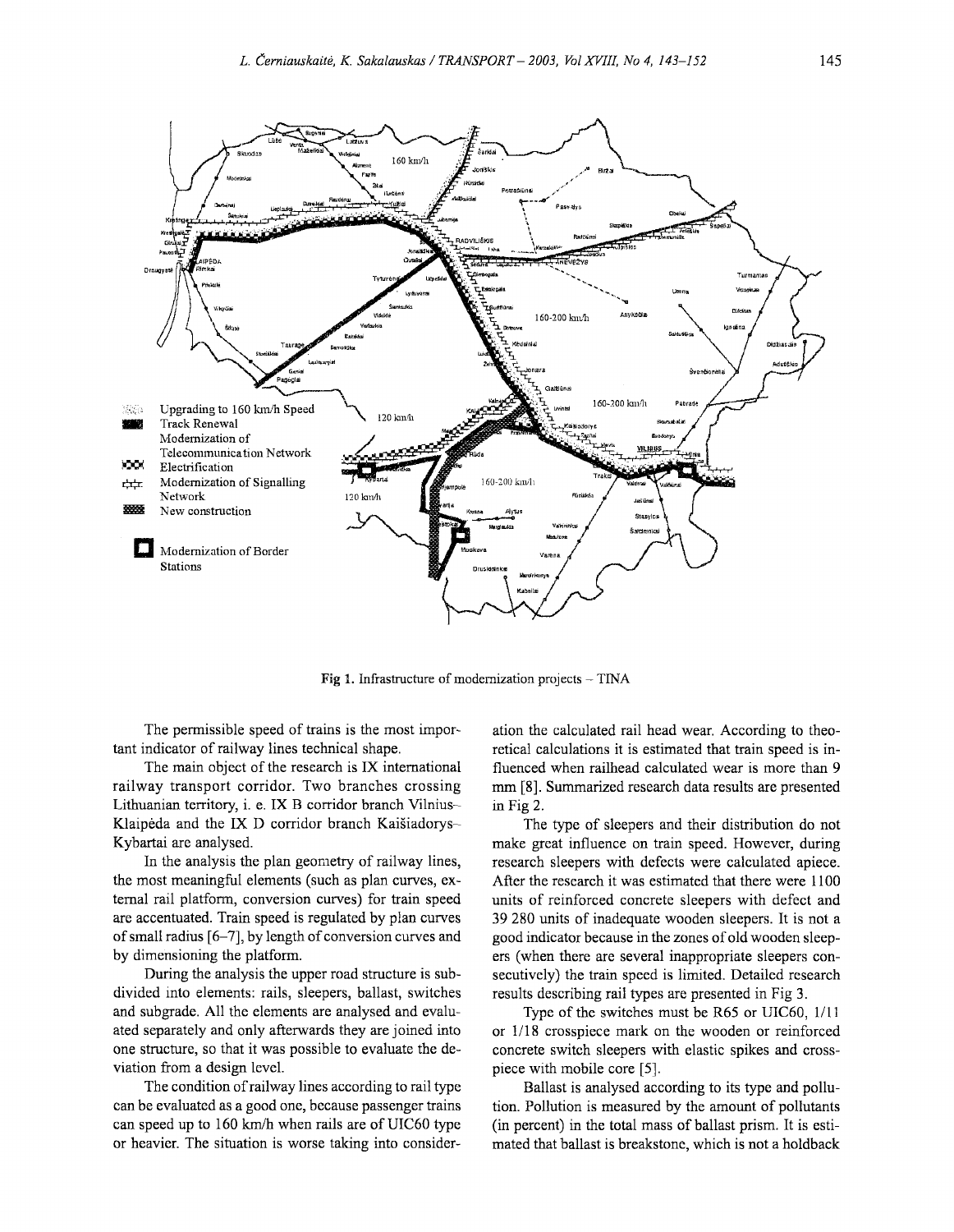for high-speed trains. However 389,5 km of the ballast is polluted by various pollutants and pollution is over 20%, i.e. more than allowable.

Subgrade, as a part of railroad structure, is a support for upper railroad elements. Upper railroad structure strength depends on the subgrade quality. Subgrade is bulked or excavated during railroad construction. Its repair or qualitative improvement can be done only during major repairs, when the train traffic is prohibited.

The research of subgrade and its deformation is carried out according to geometric measurements of fillings or pit and geotechnical research. It is estimated that 34,9 km have various subgrade deformations.

It is necessary to carry out detailed engineering geological research of the subgrade and its intersection with various types of piping before increasing train speed in the maintained railway lines. The following subgrade defonnations must be eliminated at first: risings, pits, ballast pits (shape of chamfer, den or nest), slide of mound and pit slopes, landslides and washouts.

Summarized parameter research data of IX B and IX D international transport corridors (railway lines Vilnius - Klaipeda and Kaisiadorys - Kybartai) infrastructure are presented in Tables 2 and 3.

### 3. Research of the Dependence of the Railway Lines Infrastructure Parameters on the Train Speed

During the infrastructural parameter analysis it was estimated that particular railroad sections do not satisfy the requirements, when freight train velocity is 120 km/h and passenger train velocity is 160 km/h. Besides, most of the sections, where train speed is limited, have to be isolated. When they are joined into one complex, their effect changes a lot.

During the reconstruction of existing railway lines analytical methods are used to estimate train speed, driving time, different road maintenance indicators and influence of plan, longitudinal profile and elements technical shape of upper road structure (rails, sleepers, ballast, switches and subgrade) on train speed [9-12].

When solving train speed increment problems traction calculation method is the most commonly used in the whole world [6, 9-12]. Great importance of traction calculation is attached to the reconstruction and maintenance of railway lines. For calculation of traction it is necessary to store a lot of data about technical parameters of railway infrastructure and about technical characteristics of locomotives and wagons. Their interrela-



Fig 2. Rail types and rail wearing in IX B and IX D international transport corridors in Lithuanian railways lines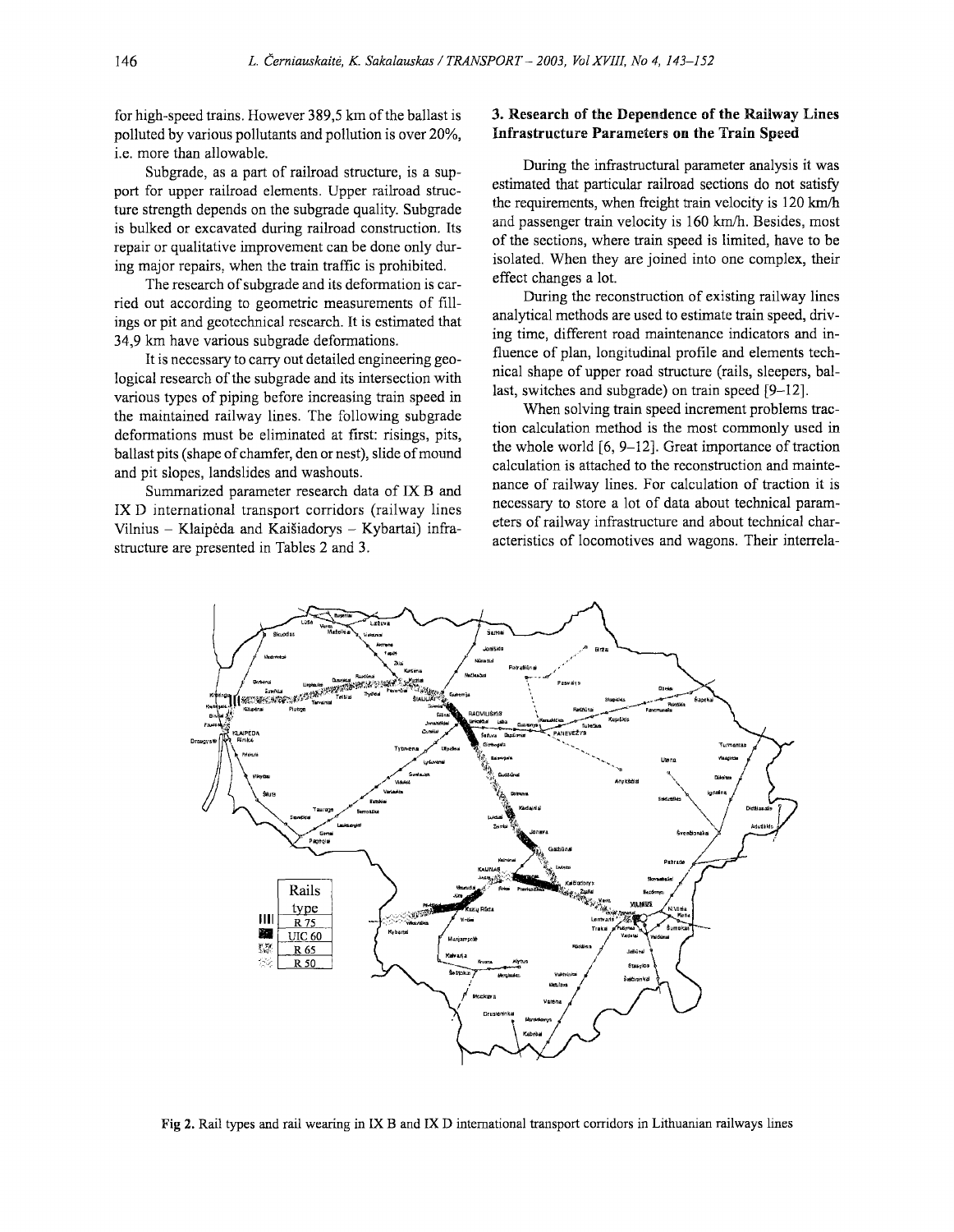

Fig **3.** Sleeper types in IX B and IX D international transport corridors in Lithuanian railway lines

| Table 2. Technical parameter summary according to spread out length of roads I and II of railway line Vilnius–Klaipėda |  |  |  |  |
|------------------------------------------------------------------------------------------------------------------------|--|--|--|--|
|------------------------------------------------------------------------------------------------------------------------|--|--|--|--|

| No. | Parameters                                                          | Values of parameters |            |                                  |            |  |  |  |  |
|-----|---------------------------------------------------------------------|----------------------|------------|----------------------------------|------------|--|--|--|--|
|     |                                                                     | $0\%$                | $\leq 4$ % | $4,1 - 8, \%$                    | $8,1-15\%$ |  |  |  |  |
|     | Length of sections with appropriate<br>longitudinal inclination, km | 81.5                 | 343,2      | 151.4                            | 26,7       |  |  |  |  |
|     |                                                                     | $\leq 650$           | 651-1000   | 1001-1200                        | >1200      |  |  |  |  |
|     | Length of curved sections, km, when<br>radius of plan curve is R, m | 12,1                 | 49,4       | 40,1                             | 73,5       |  |  |  |  |
|     | Length of the road with deformed<br>subgrade, km                    | 32,5                 |            |                                  |            |  |  |  |  |
| 4   | Switches with crosspiece mark 1/9, pc.                              | 64                   |            |                                  |            |  |  |  |  |
|     | Polluted ballast $> 20 \%$ , km                                     | 196.2                |            |                                  |            |  |  |  |  |
|     | Sleepers with defects, pc.                                          |                      | Wooden     | Reinforced concrete              |            |  |  |  |  |
|     |                                                                     |                      | 29 180     | 940                              |            |  |  |  |  |
|     |                                                                     |                      | R 50       | Length of all 9–12 mm worn rails |            |  |  |  |  |
|     | Rails, km                                                           |                      | 16.8       | 34.2                             |            |  |  |  |  |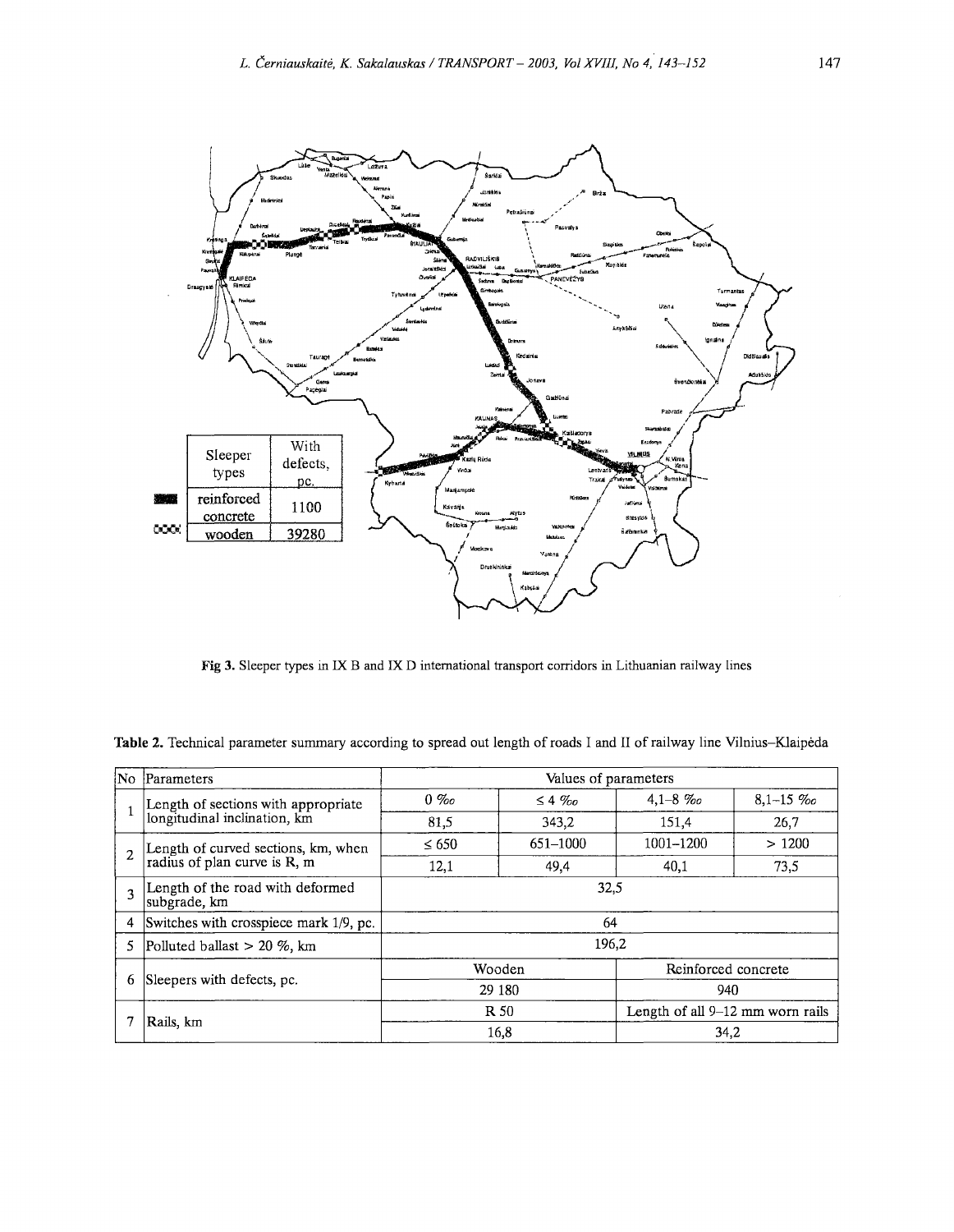| No | Parameters                                                          | Values of parameters |            |                                  |            |  |  |  |  |
|----|---------------------------------------------------------------------|----------------------|------------|----------------------------------|------------|--|--|--|--|
|    | Length of sections with appropriate<br>longitudinal inclination, km | $0\%$                | $<$ 4 $\%$ | $4,1-8$ ‰                        | $8,1-15\%$ |  |  |  |  |
|    |                                                                     | 42,1                 | 135.8      | 71,4                             |            |  |  |  |  |
|    | Length of curved sections, km, when                                 | $\leq 650$           | 651-1000   | 1001-1200                        | >1200      |  |  |  |  |
|    | radius of plan curve is R, m                                        | 1,9                  | 12.6       | 5,0                              | 25,5       |  |  |  |  |
|    | Length of the road with deformed<br>subgrade, km                    | 2,4                  |            |                                  |            |  |  |  |  |
| 4  | Switches with crosspiece mark 1/9, pc.                              | 35                   |            |                                  |            |  |  |  |  |
| 5. | Polluted ballast $> 20$ %, km                                       | 193,3                |            |                                  |            |  |  |  |  |
|    |                                                                     |                      | Wooden     | Reinforced concrete              |            |  |  |  |  |
| 6. | Sleepers with defects, pc.                                          |                      | 10 100     | 160                              |            |  |  |  |  |
|    |                                                                     |                      | R 50       | Length of all 9-12 mm worn rails |            |  |  |  |  |
|    | Rails, km                                                           |                      | 76,8       | ۰                                |            |  |  |  |  |

**Table** 3. Technical parameter summary according to spread out length of roads I and II of railway line Kaisiadorys-Kybartai

tion has to be estimated and related with train driving conditions. Big volume calculations are done using computer programs, which are made according to algorithms having a set of variables interrelated by integral equation of train movement [6, 10].

A computer program "Trauka" ('Traction") is used for the research. It is applied calculating train speed and driving time (when road plan and longitudinal profile, number of train stops, mass of the train, type of wagons, series of locomotive, factors restricting train going speed, places of train speed limitations and train going speed are known) [6].

A train is formed according to the requirements of AGC main international railway lines infrastructure object technical characteristics. All of the train speed research variants are analyzed according to thermal traction. As there is no electric traction in IX B and IX D international transport corridors passing Lithuanian territory (except Vilnius- Kaunas), variants with electric traction are not analyzed. Besides, according to foreign countries experience, to implement velocities up to 160 km/h in exploitable lines, thermal traction is enough. According to AGC agreement requirements, five variants are picked for the research with a computer program "Trauka":

**Variant I.** 10 wagon passenger train and locomotive TEP70 are given. Constructive velocity of the locomotive is  $160 \text{ km/h}$ , mass of the train is  $600 \text{ t}$ . When time and velocity are calculated, lying curves, partitive points, switches and speed limitation in the inter-stations, caused by the present railroad technical condition are evaluated. The train is going from Vilnius to Klaipeda and it stops at the interjacent stations in Kaisiadorys and Siauliai; also from Kaisiadorys to Kybartai and stops at the interjacent station in Kaunas. Train stationary time at the stations is not evaluated.

**Variant** II. 7 wagon passenger train and locomotive TEP70 are given. Constructive velocity of the loco-

motive is  $160 \text{ km/h}$ , mass of the train is 420 t. When time and velocity are calculated, lying curves, partitive points, switches and speed limitation in the inter-stations, caused by the present railroad technical condition are evaluated. The train is going from Vilnius to Klaipeda and it stops at the interjacent stations in Kaisiadorys and Siauliai; also from Kaisiadorys to Kybartai and stops at the interjacent station in Kaunas. Train stationary time at the stations is not evaluated.

Variant III. 10 wagon passenger train and locomotive TEP70 are given. Constructive velocity of the locomotive is 160 km/h, mass of the train is 600 t. When time and velocity are calculated, locomotive traction force, as well as speed and time limiting factors under consideration are maximally availed. At the stations train velocity is limited to 100 km/h. The train is going from Vilnius to Klaipeda and it stops at the interjacent stations in Kaisiadorys and Siauliai; also from Kaisiadorys to Kybartai and stops at the interjacent station in Kaunas. Train stationary time at the stations is not evaluated.

**Variant** IV. 7 wagon passenger train and locomotive TEP70 are given. Constructive velocity of the locomotive is  $160 \text{ km/h}$ , mass of the train is 420 t. When time and velocity are calculated, locomotive traction force as well as speed and time limiting factors under consideration are maximally availed. At the stations train velocity is limited to 100 km/h. The train is going from Vilnius to Klaipeda and it stops at the interjacent stations in Kaisiadorys and Siauliai; also from Kaisiadorys to Kybartai and stops at the interjacent station in Kaunas. Train stationary time at the stations is not evaluated.

**Variant** V. 7 wagon passenger train and locomotive TEP70 are given. Constructive velocity of the locomotive is  $160 \text{ km/h}$ , mass of the train is 420 t. When time and velocity are calculated, locomotive traction force as well as speed and time limiting factors under consideration are maximally availed. At Lentvaris, Kaisiadorys, Linkaiciai, Radviliskis, Siauliai, Pauostis and Kaunas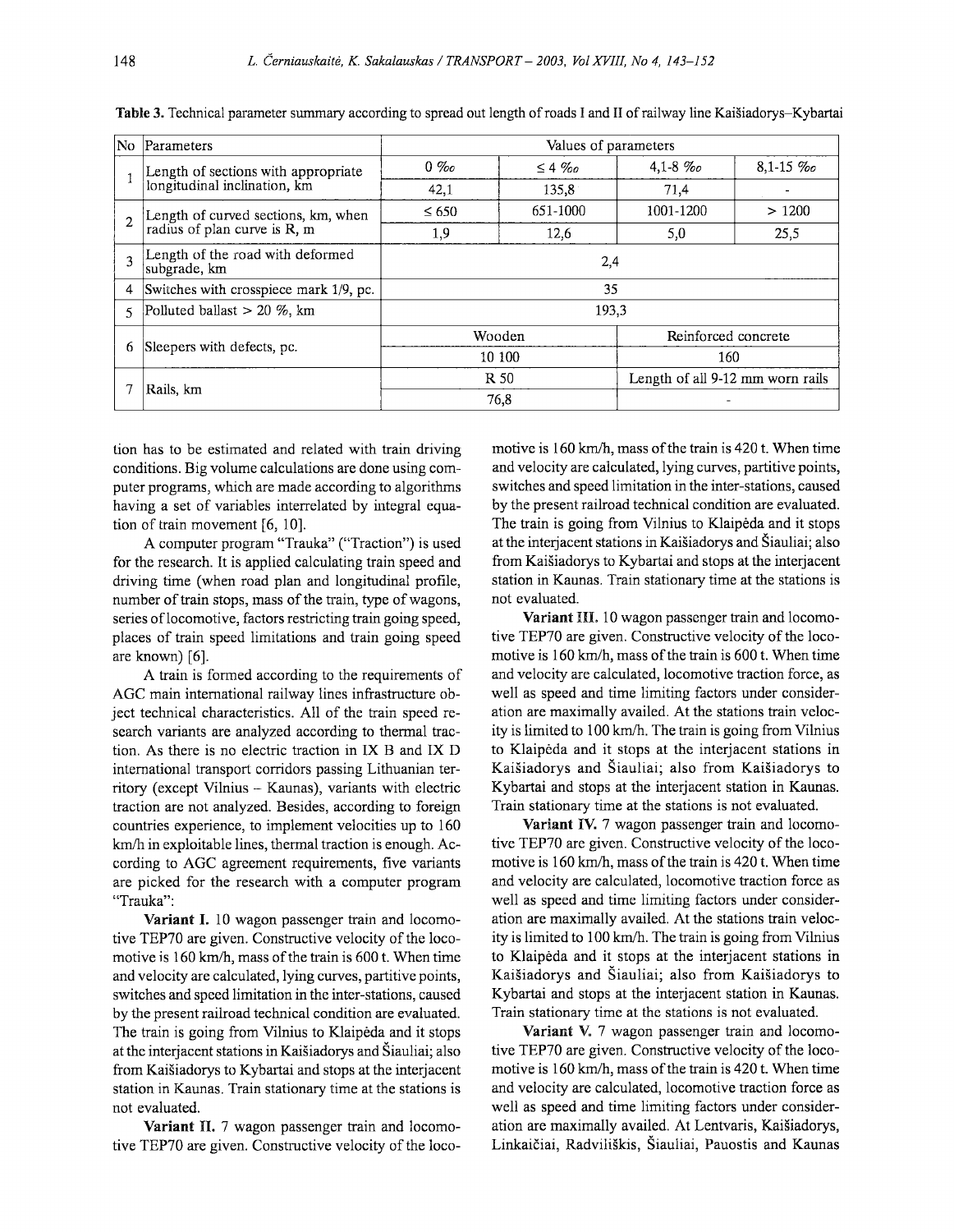|                  |                                  |                               |             |             | Description of the variant               |             | Driving time at inter-stations, min |                                          |                                          |                    |                     |                     | first                         |                                            |                                                                                                  |                |                             |
|------------------|----------------------------------|-------------------------------|-------------|-------------|------------------------------------------|-------------|-------------------------------------|------------------------------------------|------------------------------------------|--------------------|---------------------|---------------------|-------------------------------|--------------------------------------------|--------------------------------------------------------------------------------------------------|----------------|-----------------------------|
| Variant          | of passenger<br>Number<br>wagons | ى<br>train,<br>of the<br>Mass | Plan curves | Stations    | Limitations of speed<br>at interstations | Switches    | Vilnius                             | Kaišiadorys                              |                                          | Šiauliai           |                     | Klaipeda            | (the<br>Number of stops       | and the last stations are<br>not included) | Total time in line<br>Vilnius-<br>Klaipėda<br>(376,361 km),<br>$min.h - mean$<br>velocity, km/h* |                |                             |
| 1                | $\overline{2}$                   | 3                             | 4           | 5           | 6                                        | 7           | 8                                   |                                          |                                          |                    |                     |                     |                               | 9                                          | 10                                                                                               |                |                             |
| $I \rightarrow$  | 10 <sup>°</sup>                  | 600                           | E           | E           | Ε                                        | Е           |                                     | $52,7 \rightarrow$<br>$96,5 \rightarrow$ |                                          |                    | $108,1 \rightarrow$ |                     |                               | 2                                          | $257,3/4,3-88 \rightarrow$                                                                       |                |                             |
| $\leftarrow$ I   | 10                               | 600                           | Е           | $\mathbf E$ | E                                        | Е           |                                     | $-49,8$                                  |                                          | ← 100,4            |                     | $\leftarrow$ 107,5  |                               | $\boldsymbol{2}$                           | $-257,7/4,3-88$                                                                                  |                |                             |
| $II \rightarrow$ | 7                                | 420                           | E           | $\mathbf E$ | $\mathbf E$                              | $\mathbf E$ | $51.5 \rightarrow$                  |                                          | $92,9 \rightarrow$                       |                    |                     | $105,9 \rightarrow$ |                               | $\mathbf{2}$                               | $250,3/4,2-90 \rightarrow$                                                                       |                |                             |
| $II \rightarrow$ | $\overline{7}$                   | 420                           | E           | E           | $\mathbf E$                              | E           | $-48,7$                             |                                          | $-97,1$<br>$-104.4$                      |                    |                     | $\overline{2}$      | $-250,2/4,2-90$               |                                            |                                                                                                  |                |                             |
| $III\rightarrow$ | 10                               | 600                           | M           | E           | M                                        | M           | $38,8 \rightarrow$                  |                                          | $93,1 \rightarrow$<br>$83,7 \rightarrow$ |                    |                     | $\overline{c}$      | $215,6/3,6 - 105 \rightarrow$ |                                            |                                                                                                  |                |                             |
| $\leftarrow$ III | 10                               | 600                           | М           | Ε           | M                                        | M           | $\leftarrow 39,7$                   |                                          | $-82,5$                                  |                    |                     |                     |                               | $-94,1$                                    |                                                                                                  | $\overline{c}$ | $-216,3/3,6-105$            |
| $IV \rightarrow$ | $\overline{7}$                   | 420                           | М           | Е           | M                                        | M           | $37,0 \rightarrow$                  |                                          | $80,2 \rightarrow$                       |                    |                     | $89,3 \rightarrow$  |                               | $\overline{c}$                             | $206,5/3,4-109 \rightarrow$                                                                      |                |                             |
| $\leftarrow$ IV  | 7                                | 420                           | M           | E           | M                                        | M           | $-37,1$                             |                                          | $-79,2$                                  |                    |                     |                     |                               | $\leftarrow 89,8$                          |                                                                                                  | $\overline{c}$ | $-206, 1/3, 4 - 110$        |
| $V \rightarrow$  | 7                                | 420                           | M           | M           | M                                        | M           |                                     | $33,6 \rightarrow$                       |                                          | $65,9 \rightarrow$ |                     |                     |                               | $71,1 \rightarrow$                         |                                                                                                  | 2              | $170,6/2,8-132 \rightarrow$ |
| $\leftarrow$ V   | 7                                | 420                           | M           | M           | M                                        | M           |                                     | $\leftarrow$ 33,8<br>$-64,8$             |                                          |                    |                     | $-73,1$             |                               | $\overline{2}$                             | $-171,7/2,9-132$                                                                                 |                |                             |

Table 4. Detailed traction calculation results estimated analysing line "Vilnius - Klaipeda"

Table 5. Detailed traction calculation results estimated analysing line "Kaisiadorys-Kybartai"

 $\sim$ 

|                         | Description of the variant                  |                                     |                            |             |                 |                                             |          |             |                    | Driving time at<br>inter-stations, min | first                                                                         | Total time in line                                                             |
|-------------------------|---------------------------------------------|-------------------------------------|----------------------------|-------------|-----------------|---------------------------------------------|----------|-------------|--------------------|----------------------------------------|-------------------------------------------------------------------------------|--------------------------------------------------------------------------------|
| Variant                 | Constructional<br>Locomotive<br>speed, km/h | wagons<br>ិច<br>passenger<br>Number | پ<br>of the train,<br>Mass | Plan curves | <b>Stations</b> | Limitations of<br>interstations<br>speed at | Switches | Kaišiadorys | Kaunas             | Kybartai                               | last stations are not<br>(the<br>included)<br>stops<br>á<br>Number<br>and the | Kaišiadorys-<br>Kybartai (123,313<br>km),<br>$min/h - mean$<br>velocity, km/h* |
| $\mathbf{1}$            | $\overline{2}$                              | 3                                   | 4                          | 5           | 6               | 7                                           | 8        |             | 9                  |                                        | 10                                                                            | 11                                                                             |
| $I \rightarrow$         | TEP70/160                                   | 10                                  | 600                        | E           | Ε               | E                                           | E        |             | $28,5 \rightarrow$ | $60,1 \rightarrow$                     | $\bf{1}$                                                                      | $88,6/1,5 - 84 \rightarrow$                                                    |
| $\leftarrow$ I          | TEP70/160                                   | 10                                  | 600                        | E           | E               | Е                                           | Е        |             | $-35,9$            | $\leftarrow$ 66,6                      | $\mathbf{1}$                                                                  | $\leftarrow$ 102,5/1,7 – 72                                                    |
| $II \rightarrow$        | TEP70/160                                   | 7                                   | 420                        | E           | Ε               | Е                                           | E        |             | $27,7 \rightarrow$ | $58,7 \rightarrow$                     | 1                                                                             | $86,4/1,4-86 \rightarrow$                                                      |
| $\mathbf{H}\rightarrow$ | TEP70/160                                   | 7                                   | 420                        | E           | Ε               | E                                           | E        |             | $-35,5$            | $\leftarrow 65,4$                      | 1                                                                             | $-100,9/1,7-73$                                                                |
| $III \rightarrow$       | TEP70/160                                   | 10                                  | 600                        | M           | Ε               | M                                           | M        |             | $22,1 \rightarrow$ | $47,5 \rightarrow$                     | $\mathbf{1}$                                                                  | $69,6/1,2 - 106 \rightarrow$                                                   |
| $\leftarrow$ III        | TEP70/160                                   | 10                                  | 600                        | M           | E               | M                                           | M        |             | $+22.9$            | $-47,1$                                | $\mathbf{1}$                                                                  | $-70,0/1,2-106$                                                                |
| $IV \rightarrow$        | TEP70/160                                   | 7                                   | 420                        | M           | Ε               | М                                           | M        |             | $20,9 \rightarrow$ | $44,3 \rightarrow$                     | $\mathbf 1$                                                                   | $65,2/1,1-123 \rightarrow$                                                     |
| $\leftarrow$ IV         | TEP70/160                                   | $\tau$                              | 420                        | M           | E               | M                                           | M        |             | $\leftarrow 21,3$  | $-44,3$                                | $\mathbf{1}$                                                                  | $\leftarrow 65, 6/1, 1 - 123$                                                  |
| $V \rightarrow$         | TEP70/160                                   | $\tau$                              | 420                        | М           | M               | M                                           | M        |             | $18,4 \rightarrow$ | $38.6 \rightarrow$                     | $\mathbf{I}$                                                                  | $57,0/1,0-145 \rightarrow$                                                     |
| $\leftarrow$ V          | TEP70/160                                   | 7                                   | 420                        | М           | M               | M                                           | M        |             | $-19,3$            | $-38,1$                                | 1                                                                             | $-57,4/1,0-144$                                                                |

Note:  $\rightarrow$  - train driving time is calculated in odd (forward) direction;  $\leftarrow$  - train driving time is calculated in even (backward) direction; \* - train stopping time is not evaluated; M -- plan curves of small radius, interstation speed restrictions are eliminated, switch guiding limiting speed is changed while carrying out traction calculation (see 5, 6, 7, 8 columns in Table);  $E$  – plan curves of small radius, stations, interstation speed restrictions, switch guiding is evaluated while carrying out traction calculation ( see 5, 6, 7, 8 columns in the Table).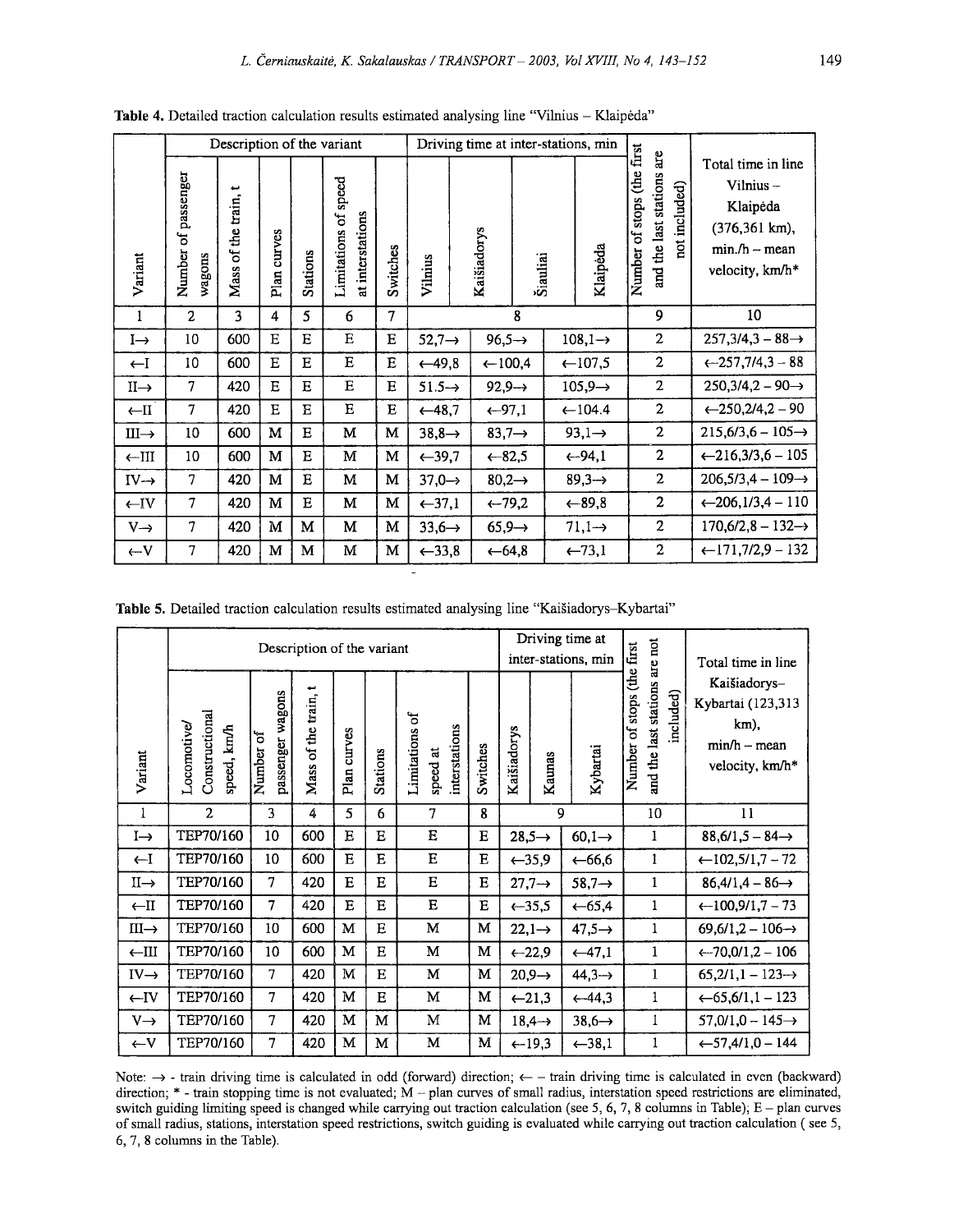stations train velocity is limited to 100 km/h. The train is going from Vilnius to Klaipeda and it stops at the interjacent stations in Kaisiadorys and Siauliai; also from Kaisiadorys to Kybartai and stops at the interjacent station in Kaunas. Train stationary time at the stations is not evaluated.

The description of the analysed variants carried out with program "Trauka" is presented in Tables 4 and 5. Graphical representations of variant II and V are shown in Fig 4. Train speed dependence on road state  $v = f(s)$  is shown in the graph.

The detailed analysis of II and V traction calculation variants allows to estimate factors of train speed restrictions and their values, maximum train driving time decrease, average and maximum train going speed in separate road sections and throughout the line.

In the presented speed graph it is seen that sections of road where train may develop maximum speed of 160 km/h are sufficient, when all speed restrictions factors are eliminated.

In the line Kaisiadorys-Kybartai only 7 plan curves of small radius that restrict train speed were estimated according to traction calculation variant II.

Maximum train driving time decrease  $\Delta t$ , min is 43,5 minutes. It is estimated comparing II and V traction calculation variants when train driving direction is even.

## **4. Method of Calculating Train Driving Time and Mechanical Work Losses in Lying Curves of Small Radius**

In the plane of lying curves of small radius, high speed trains velocity before the curve and on the curve has to be decreased. This reason causes additional expenses for road maintenance and the increase of scope of mechanical work. To increase train speed it is necessary to increase radii of some lying curves. Such curve reconstruction requires quite huge expenses. Variant compari-

son mathematical methods can help estimate when it is purposeful to start reconstruction and what sum of money is purposeful to invest. According to logical principle, purposeful sum of money to invest for the reconstruction of a curve, is the one that accumulates because of the increase of maintenance expenses during the calculating period, while trains decrease speed entering plane curve of small radius. Mathematically balance of expenses  $\Delta A$ , Lt can be expressed as [13]:

$$
\Delta A = \sum_{1}^{t} \frac{\Delta E_t}{\left(1 + \eta\right)^t} \tag{1}
$$

where:  $\Delta E$ , – difference of yearly maintenance expenses before and after reconstruction, Lt;  $\eta$ - discount norm, estimating 10%;  $t$  – duration of reconstruction, m.

To estimate time losses the following formula is suggested:

$$
\Delta t = 0.5 \frac{v_t^2 - v_k^2}{(f_s + \omega_o)_{vid}} \pm i + \frac{60}{v_k} (k + l_t) +
$$
  

$$
\frac{v_t^2 - v_k^2}{(f_t - \omega_o)_{vid} \pm i} t_t ;
$$
 (2)

where:  $v_t$  – train velocity in the straight line, km/h;  $v_k$  – train velocity on the curve,  $km/h$ ;  $f_s$  – relative braking force, N/kN;  $\omega_{0}$  – relative resistance, N/kN;  $k$  – length of lying curve in the plane, m;  $l_1$  -length of the train, m;  $f_1$  relative traction force, *N/kN; i-* inclination of the road section under consideration,  $\%$ <sub>o</sub>;  $t_{t}$  – train driving time, when train is not braking on the curve, in the road section with limited velocity, min.

Losses of mechanical work appear on the curves of small radius, which restrict train speed, when the train has to decrease velocity before the curve and to increase it again when the curve is passed.



**Fig 4.** Comparison of speed graphs  $v = f(s)$ , when  $v$  – train going speed, km/h, s – railroad plan, longitudinal profil parameters and technical state, km of the II and V traction calculation variants in railway line Kaisiadorys-Kybartai (when train driving direction is odd)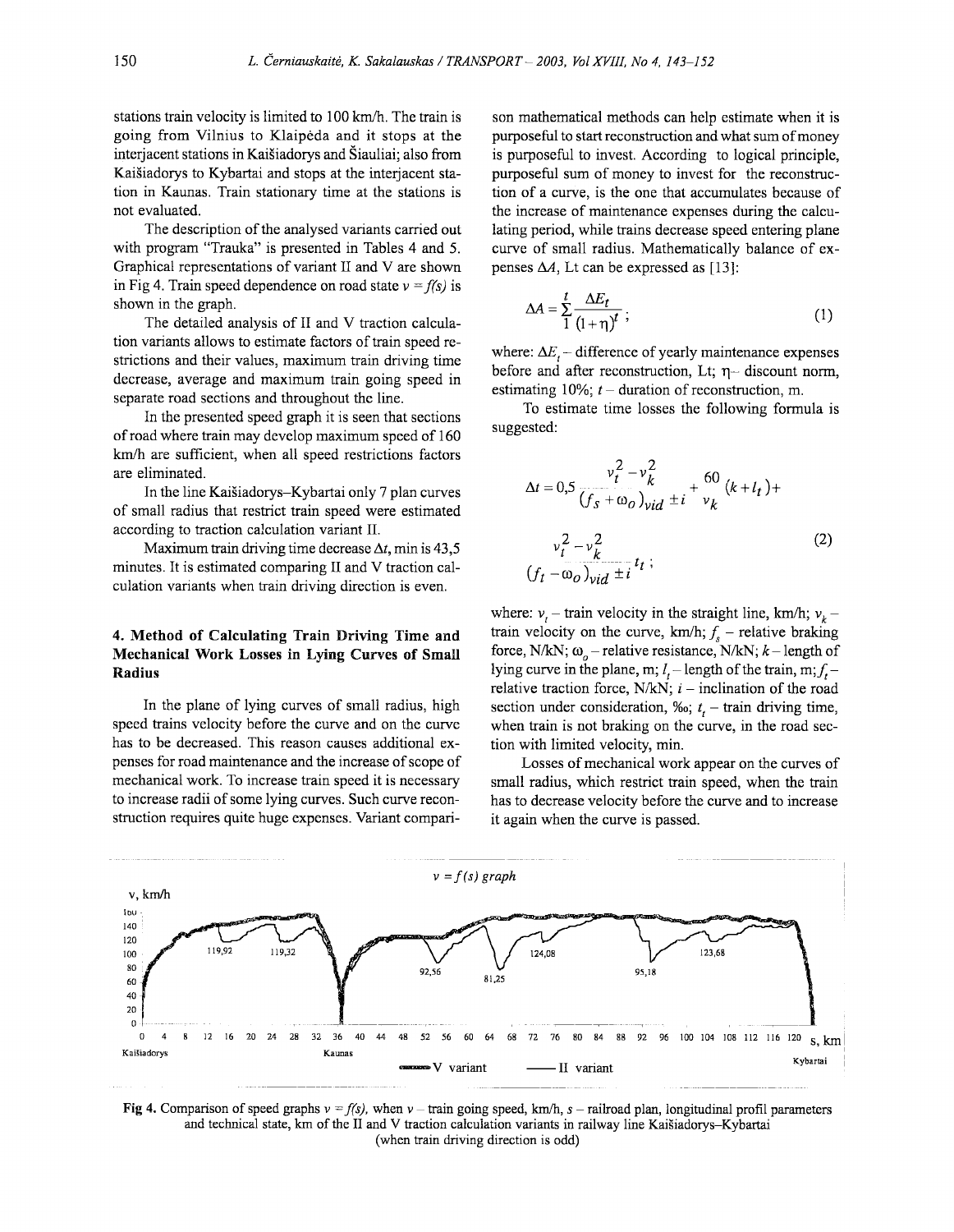Losses of mechanical work  $\Delta M$ , tkm in the road section with limited speed, can be calculated according to the following formula:

$$
\Delta M = (P + Q)_{g} \times [4, 17 \times (\nu_{t}^{2} - \nu_{k}^{2}) +
$$
  
\n
$$
(\omega_{0} \pm i)_{s} \times S_{s} + (\omega_{0} \pm i)_{k} \times S_{k} +
$$
  
\n
$$
(\omega_{0} \pm i)_{g} \times S_{g} - (\omega_{0} \pm i)_{vid} S_{r} \times 10^{-6} ;
$$
\n(3)

where:  $P$  – mass of locomotive, t;  $Q$  – mass of the train, t;  $(\omega_a \pm i)_s$  – mean relative train resistance, when train speed is decreased, N/kN;  $(\omega_o \pm i)_k$  - mean relative train resistance on the curve, N/kN;  $(\omega_0^2 \pm i)_{\text{g}}$  – mean relative train resistance, when train speed is increased,  $N / kN$ ;  $(\omega)$  $\pm i$ <sub>vid</sub> – mean relative train resistance in the hole road section with limited velocity, N/kN;  $g$  – free fall acceleration,  $m/s<sup>2</sup>$ .

When the intensity of traffic is known and losses of driving time and mechanical work of one train are calculated, total yearly traffic maintenance expenses  $\Delta E_{\mu\nu}$ . Lt on the curve, which restrict speed, can be obtained according to the following formula:

$$
\Delta E_m = (60\Delta t e_t + 360\Delta M e_m)n ; \qquad (4)
$$

where:  $e_t$  - valuation of train one working hour, Lt;  $e_m$  valuation of one tkm, Lt;  $n$  – quantity of trains with speed restricted by curve, during 24 hours.

Not only traffic maintenance expenses accumulate on the curves of small radius. As road supervision price exceeds and railway lines become longer, additional yearly expenses  $\Delta E_p$ , Lt accumulate as well. They can be calculated as follows:

$$
\Delta E_p = \frac{\Delta l}{1000} e_k + 0.18(700 - 20G); \tag{5}
$$

$$
\Delta E_k = \Delta E_m + \Delta E_p \,. \tag{6}
$$

Expenses necessary for curve reconstruction are estimated according to individually prepared projects. However, when reconstruction accomplishment indicators are reliable, expenses necessary for curve reconstruction  $\Delta A$ , can be calculated as follows:

$$
\Delta A = Ba_{\tilde{Z}} + L_r a_v - \Delta la_p \tag{7}
$$

where:  $B$  – quantity of earthwork, m<sup>3</sup>;  $a<sub>z</sub>$  – valuation of one earthwork unit, Lt;  $L_r$  – length of the section under reconstruction, m;  $a_v$  – valuation of 1 m road upper construction, Lt;  $l$  – shortening of track in the curve of larger radius, m;  $a_n$  - valuation of 1 m road construction laying, Lt.

Amount of building expenses  $\Delta A$  and beginning of reconstruction period *t* will be rational only when balance in the formula (1) is settled.

#### **5. Conclusions**

I. From the very beginning of Lithuania's independence re-creation image of Lithuania was formed as a transit country joining Eastern and Western, Southern and Northern countries by international transport corridors. A very important factor seeking to assure passenger train speed of 160 km/h is technical, technological and organisational development of the main Lithuanian railway lines infrastructure according to standards of the European Union.

2. Primary analysis has proved that estimating maximum train speed of 160 km/h, speed is markedly limited by the plan of the main lines, longitudinal profile, constant and permanent speed restrictions because of technical road and structure conditions.

3. Road plan and longitudinal profile elements geometry has been designed many decades ago and does not satisfy the requirements for high-speed passenger trains of the present time. This problem is not just technical, but economical as well, because the main obstacles for train speed increment is the enlargement of plan curves radius which is very expensive and technically complicated.

4. For increasing train speed it is necessary to strengthen the upper road construction, to decrease the number of switches on the main roads, to change schemes of station roads. It is necessary to eliminate subgrade deformations, to carry out special geological research and to prepare projects for subgrade reconstruction. Road structures strengthening is necessary as well.

5. Computer program "Trauka" ("Traction") is used for train speed increment problems solution. During the research into train speeds, speed restrictions and their values depending on the infrastructure of technical shape were estimated. The comparison of existing railway lines technical condition variants I and II and variants III, IV and V, where train speed limitation number is decreased (plan curves of small radius, influence of distinctive stations and switches, speed restrictions because of upper road structure were eliminated) was done. During the comparison maximum train driving time decrease  $\Delta t$ equal to 79,7 minutes (IX B) and 43,5 minutes (IX D) was estimated.

6. The suggested methodology for the calculation of lying curves of small radius train driving time and mechanical work losses is streamlined, but it suits to defme the expedience for the reconstruction of curves.

7. It will be possible to evaluate capital investments for road plan, longitudinal profile, road structures and upper road structure elements reconstruction seeking to increase train speed if such a selection of variants will be done in further proceeding.